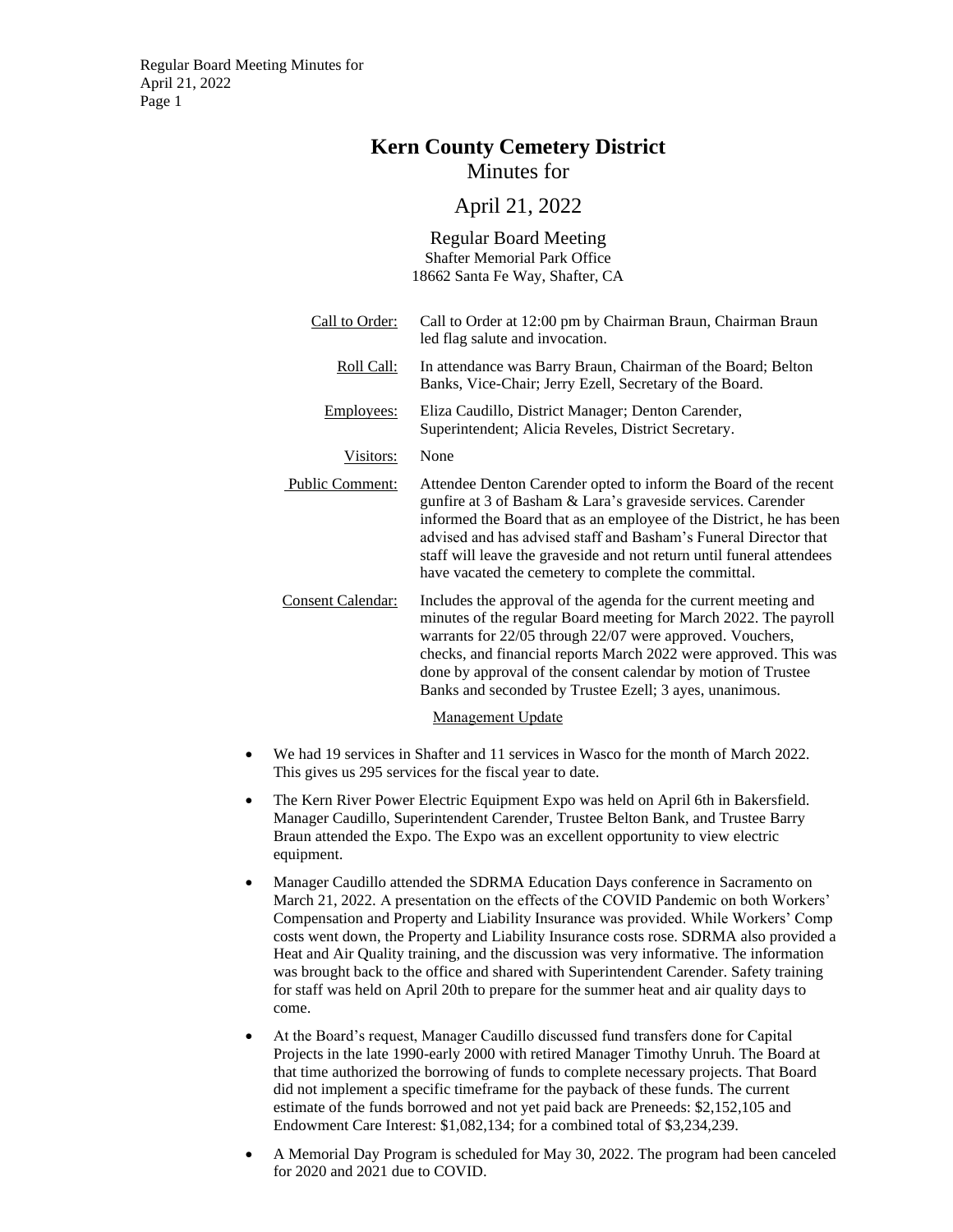Regular Board Meeting Minutes for April 21, 2022 Page 2

- A letter was submitted to Supervisor Couch requesting \$283,000 for the American Recovery Plan Act. This request included \$153,640 in Premium Pay, \$100,000 for the development of the newest cemetery area due to the increase of deaths during the COVID timeframe, and \$30,000 for Reacclimate for road repair due to the increased traffic during the COVID timeframe.
- The District intends to present an offer of employment to Continental Labor Services employee Luis Maldonado. The buyout would be \$640.
- Manager Caudillo informed the Board of escalated unruliness of visitors at the cemeteries. Gunfire and empty shell casings have been found on the grounds. A recent shooting on the cemetery grounds was reported to the Shafter Police Department. Manager Caudillo received direction to reach out to the Police Department and voice concerns. This would be the first step in attempting to control the situation. A private security company would be the next line of defense.

### 1<sup>st</sup> Quarter Review of Investments

The Investment Manager presented the Board with a letter explaining the investments of the District, including the Stifel, the County, and the WestAmerica investments. As of March 31, 2022, the District has \$6,421,211 as a combined investment of all accounts. The District has \$5,132,433 with the County of Kern, \$951,780 with Stifel, and \$336,997 with WestAmerica Bank.

The amount that is in each Kern County Cemetery District account is as follows:

| $\bullet$ | Maintenance and Operation (M&O)         | \$1,010,356 |
|-----------|-----------------------------------------|-------------|
| $\bullet$ | Endowment Care (principal and interest) | \$1,122,280 |
| $\bullet$ | Contracts                               | \$2,637,319 |
|           | • Large Contingency                     | \$362,479   |
| $\bullet$ | Stifel                                  | \$951,780   |
| $\bullet$ | WestAmerica Bank                        | \$336,997   |
|           |                                         |             |

*The motion was made to receive and file this information and make it available to any who may wish to review its contents by Trustee Banks and seconded by Trustee Braun; 3 ayes, unanimous.* 

#### Memorialization of Non-Burials

The Board discussed the District's obligation and need to satisfy the public's need for the Memorialization of Non-burials within the cemeteries. The Board advised a headstone would be allowed to include the name of an individual not buried in the cemetery if the wording: Interred Elsewhere; preceded the name and dates and the appropriate Memorialization fee and Marker Placement fee were paid.

## Capital Needs Review – 2022-23 Budget

The Manager brought multiple items to the attention of the Board. First is the need to include the replacement of small equipment for \$4,500. Also included was an option to purchase multiple sets of small equipment for the near future due to California opting to transition to pure energy electric vehicles and equipment. Second is the need for a Casket Carriage to serve as a lowering device for the Shafter Cemetery for \$4,700. The third included the continued development of the 2.5 acres North of A section at Shafter Cemetery for \$15,000. Fourth is the need for a new well and pump along with a potential PG&E electric panel for Shafter Cemetery for \$225,000. Lastly, the need to integrate the Wasco Cemetery into a new irrigation controller at the initial cost of \$150,000. No action taken.